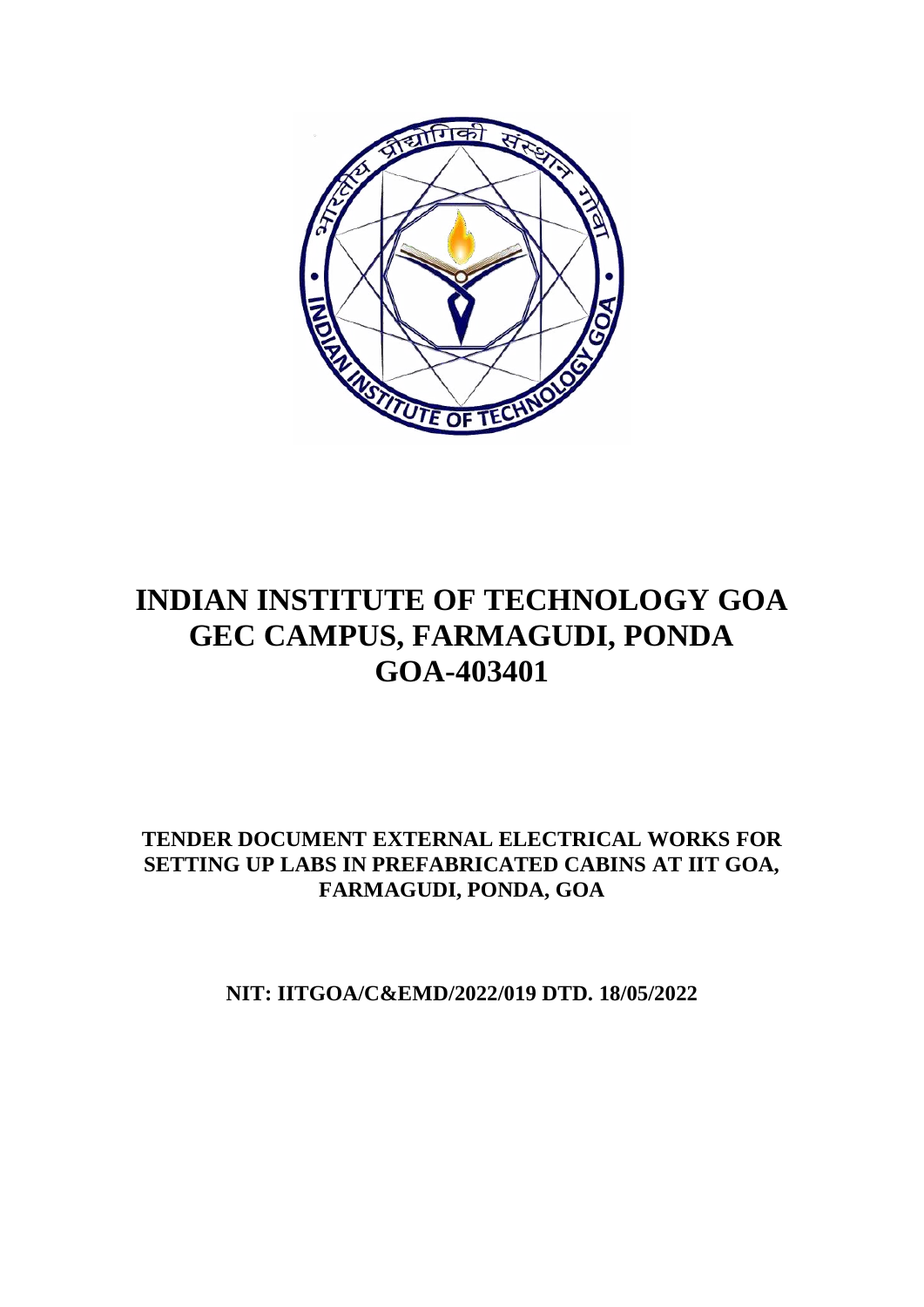## **CONTENTS**

# **PART A (TECHNICAL BID)**

# **PART B (FINANCIAL BID)**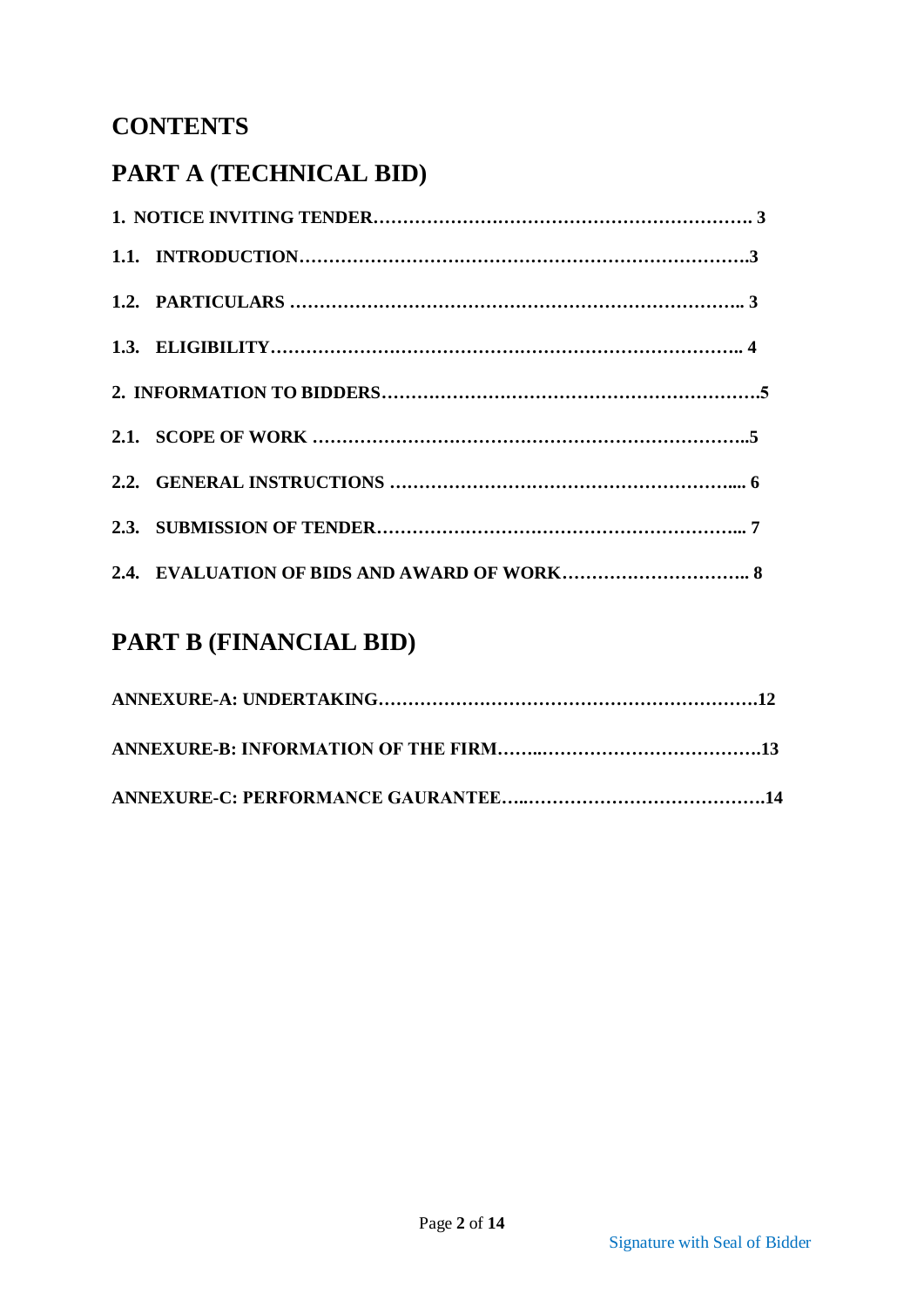## **PART A (TECHNICAL BID)**

## **1. NOTICE INVITING TENDER**

#### **1.1. INTRODUCTION**

Indian Institute of Technology (IIT) Goa, hereinafter called IITGoa, invites sealed quotations from licensed contractors for External Electrical Works for Setting Up Labs In Prefabricated Cabins. Particulars of the work are as follows.

#### **1.2 Particulars**

| 1.NIT No                                      | IIT GOA/C&EMD/2022/019 dtd. 18/05/2022            |  |  |  |  |
|-----------------------------------------------|---------------------------------------------------|--|--|--|--|
| 2. Name of work                               | External Electrical Works for Setting Up Labs In  |  |  |  |  |
|                                               | <b>Prefabricated Cabins</b>                       |  |  |  |  |
| 3. Location of work                           | IIT Goa transit campus at GEC Farmagudi.          |  |  |  |  |
| 4. Estimated Cost (Including GST)             | Rs. 3,26,055/- Only                               |  |  |  |  |
| 5. Tender Fees                                | Rs. 500/-                                         |  |  |  |  |
| <b>6. Earnest Money Deposit</b>               | 2% of Estimated Cost i.e. Rs. 6,501/- only.       |  |  |  |  |
| 7. Performance Guarantee                      | 3% of Work order value (as given in Annexure –    |  |  |  |  |
|                                               | C)                                                |  |  |  |  |
| 8. Security Deposit                           | 5% of the completed amount.                       |  |  |  |  |
| 9. Completion time                            | 21 days from the 7th day of issue of work order.  |  |  |  |  |
| 10. Tender Basis and Mode                     | Two Stage (Technical Bid & Financial Bid)         |  |  |  |  |
| 11. Closing Date & Time of receiving of bids. | $25th$ of May 2022 till 15:00 hrs                 |  |  |  |  |
| 12. Date & Time of opening of Technical Bid.  | $25th$ of May 2022 at 15:30hrs                    |  |  |  |  |
| 13. Date & Time of opening of Financial Bid.  | Will be intimated later to technically qualified  |  |  |  |  |
|                                               | parties only.                                     |  |  |  |  |
| 14. Address of tender issue, submission and   | Tender documents will be available on the site as |  |  |  |  |
| opening                                       | stated: https://iitgoa.ac.in/tenders/ . Tender    |  |  |  |  |
|                                               | submission & opening place: C&EMD OFFICE,         |  |  |  |  |
|                                               | <b>IIT GOA</b>                                    |  |  |  |  |
| 15. Website for full and updated information. | https://iitgoa.ac.in/tenders/<br>and              |  |  |  |  |
|                                               | https://eprocure.gov.in/eprocure/app              |  |  |  |  |

**Sd/- Registrar, IIT-Goa**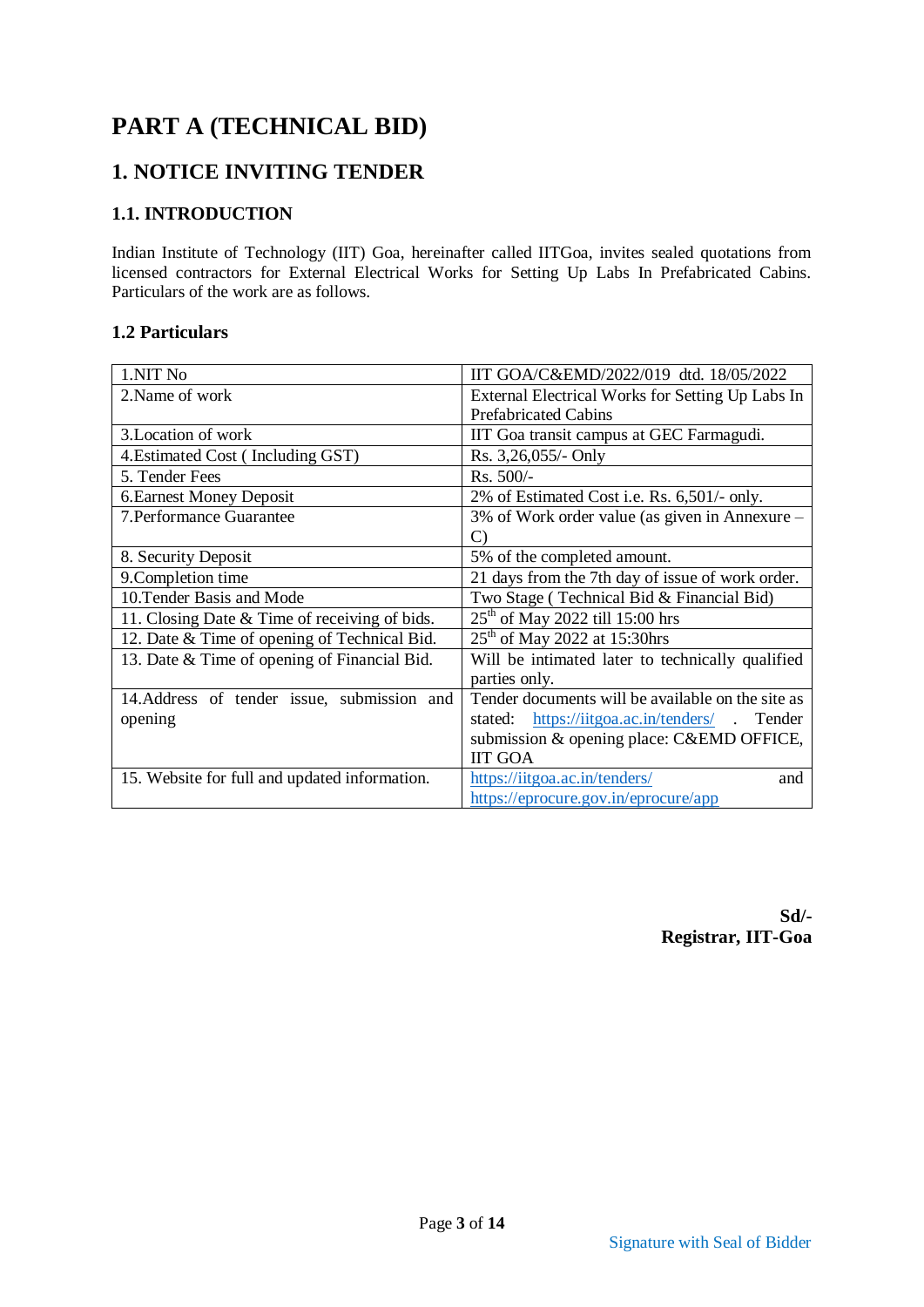#### **1.3. ELIGIBILITY CRITERIA**

1.3.1. The bidder must be registered in appropriate class of works with Government organization like CPWD/ PWD/ MES/ PSUs/Reputed private firms or those having experience in similar nature of works awarded by Government / Semi Government Organizations/ Government Funded Autonomous Organization or having experience in execution of similar works in any reputed private firms.

1.3.2. The bidder must have a valid contractor's license issued by the Govt. of Goa for carrying out the electrical work in MV category.

1.3.3. The bidder must have successfully completed at least 1 (ONE) similar work of value equal to or greater than Rs. 2,60,844/- (80% of the estimated cost) or 2 (TWO) similar works, each of value equal to or greater than Rs. 1,94,633/- (60% of the estimated cost) or 3 (THREE) similar works, each of value equal to or greater than Rs. 1,30,422/- (40% of the estimated cost) with Government/ Semigovernment/ PSU/ Government Funded Autonomous Organization or reputed Pvt. Organizations during last 7 (seven) years preceding last date of the month of tender submission. In case of private works, the same shall be supported by TDS certificate for the work under consideration along with the document of having satisfactorily completed the above work to the satisfaction of Engineer-in –Charge.

Note:

- i. The estimated cost is Rs. 3,26,055/- (Rupees Three Lakhs Twenty-Six Thousand and Fifty-Five Only).
- ii. Similar works shall mean: Supply, Installation, Testing and Commissioning of LT panels, laying of LT cables etc.

1.3.4. The bidder must be registered with appropriate government authority as a bonafide business entity and must have GST registration certificate and Permanent Account Number of income tax.

1.3.5. The registrations and contractor's licenses should be valid during the execution phase.

1.3.6. A Certificate/Undertaking on the letter head of the Company to the effect that the bidder/Manufacturer has not been blacklisted anywhere in India or abroad by any organization. A selfcertification to this effect is required to be enclosed as given in Appendix-B.

1.3.7. Average annual turnover for the last three years of the bidder as per ITCC certified by the CA shall not be less than the estimated cost (i.e. Rs. 3,26,055/-).

- 1.3.8. The agencies should enclose the Xerox copies of the following;
	- a) Registration of the firm.
	- b) GST Registration.
	- c) PAN
	- d) Valid electrical Contractor's License issued by Govt. of Goa
	- e) Work order copy and completion certificate from the client as per the criteria 1.3.3
	- f) TDS Certificate in support of private works as per criteria 1.3.3 along with work order copy and completion certificate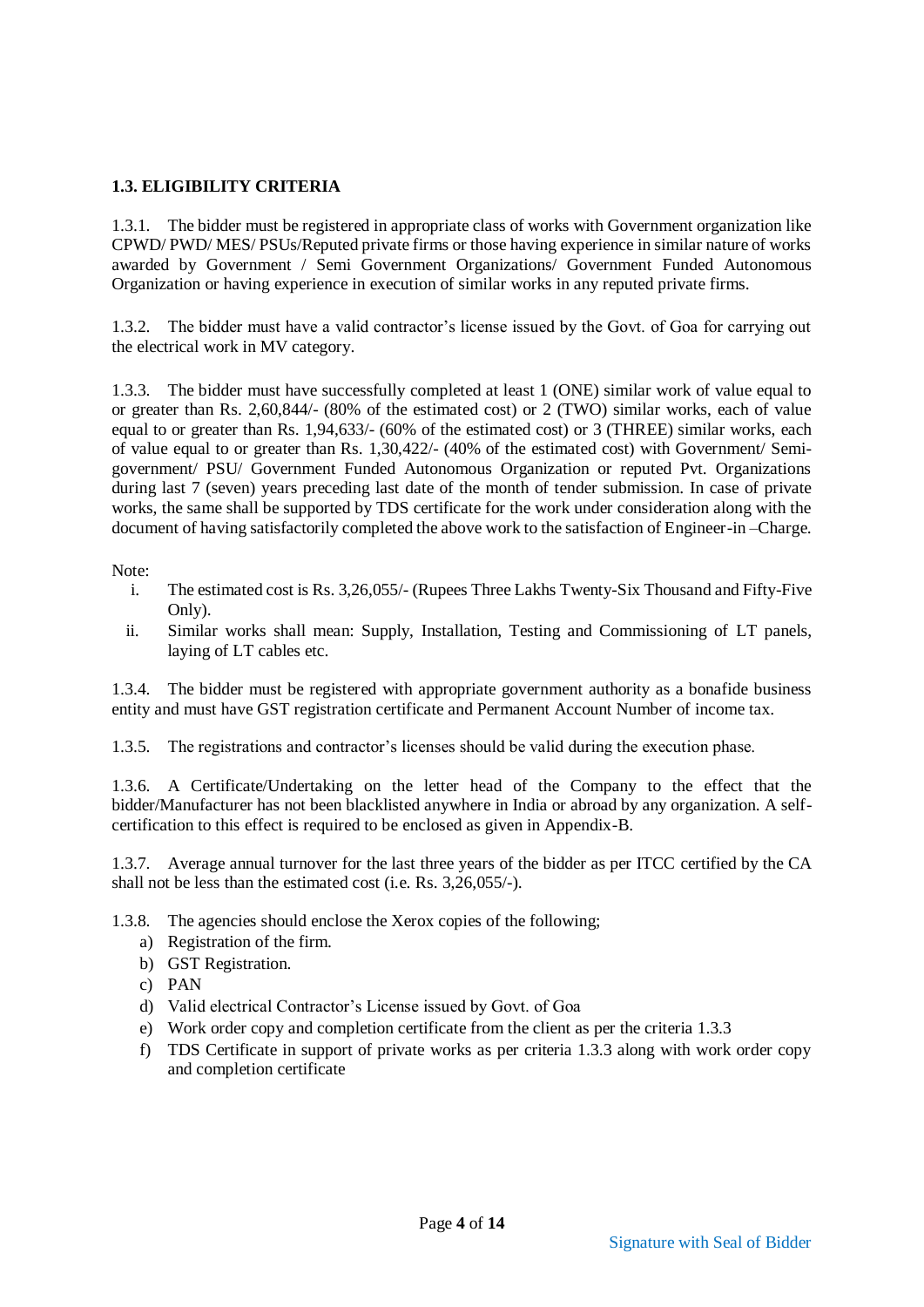#### **2. INFORMATION TO BIDDERS**

#### **2.1. SCOPE OF WORK**

2.1.1 Scope of work shall include SITC of 100 amps MCB along with an enclosure.

2.1.2 Supplying and Laying of armoured PVC/XLPE insulated, PVC sheathed aluminium conductor cable of 1.1 KV grade with ISI mark conforming to IS:1554(Part I), IS:7098(Part I) with latest amendments of 3 ½ core 35 sq.mm and 4 core 16 sq.mm cable in trench in rocky strata.

2.1.3 Supply, installation(including civil foundation), testing and commissioning, of compartmentalised floor/wall mounted outdoor type, double door, double roof, made out of minimum 2 mm thick CRCA sheet steel duly phosphatised and powder coated painting suitable for three phase 415 V, 50 Hz system, of suitable size and depth with 300 Amps TPN aluminium bus bar with interconnection, incoming and outgoing connection, IP55 minimum and providing SFU/SDF along with fuses as follows: a) Incomer: One number of 100 Amps capacity with analog ammeter and volt meter of size 100 mm of suitable range. b) Outgoing: Three numbers each of 63 Amps capacity. c) One bus bar chamber and two Cable alley. with all necessary material/accessories including foundation etc. Note: The panel supplied by the bidder must conform to IS 8623 (Part 1): 1993/IEC 60439-1 (1985) and IS 8623 (Part 2):1993/IEC 60439-2 (1987).

2.1.4 Earthing (including soft soil 3 cubic metre) with copper earth plate 600 mm X 600 mm X 3 mm thick (10.5 kgs) including accessories, and providing masonry enclosure with cover plate having locking arrangement and watering pipe of 20 mm dia, 2.7 metre long along with funnel, medium class etc. with charcoal/ coke (100 kgs) and salt (5 kgs) as required. Pit Dimensions [Length x Breath x Height] 1,000 mm x 1,000 mm x 3,700 mm as given in the following figure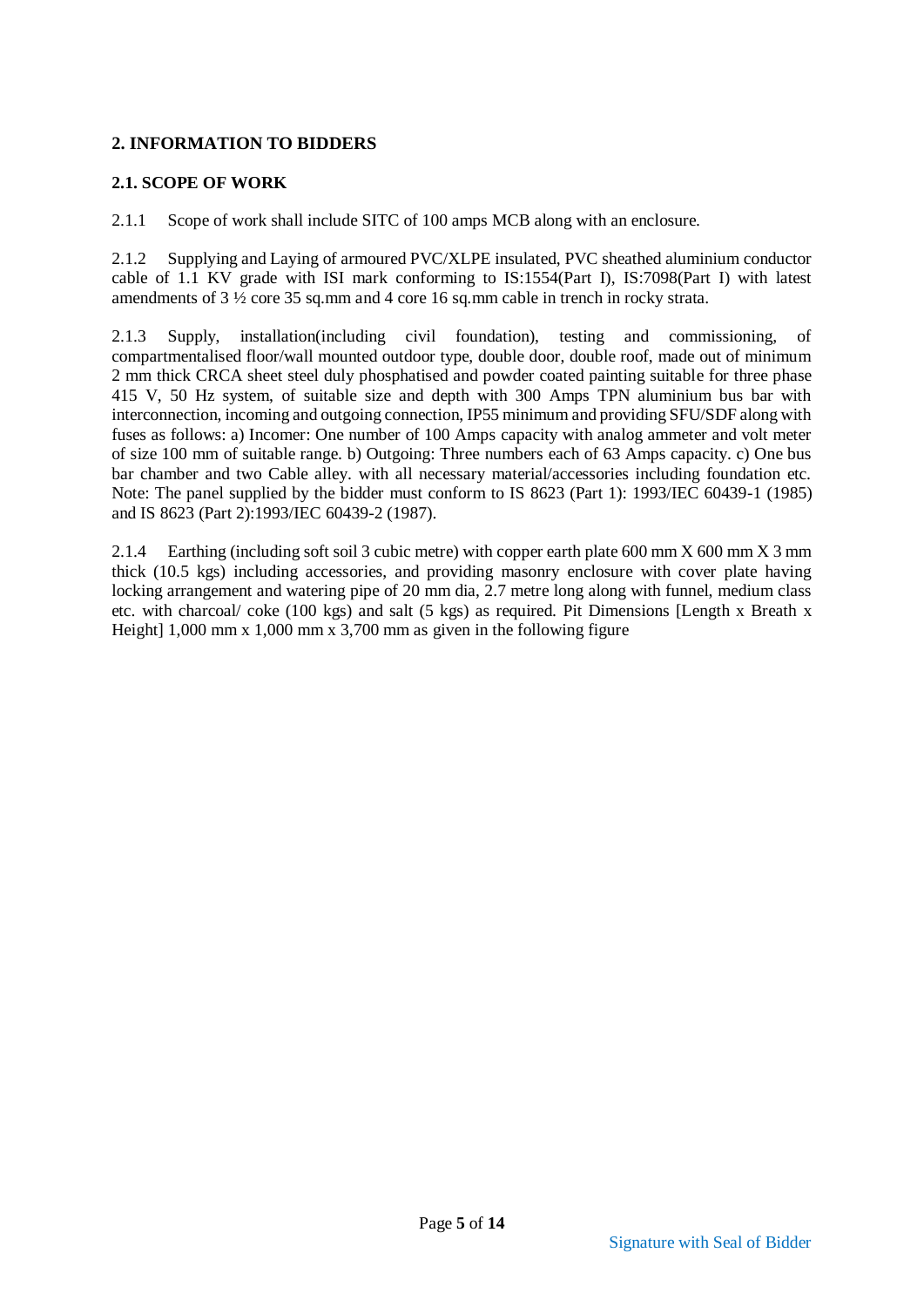

**Fig No. 1 Typical Layout of Copper Plate Earthing**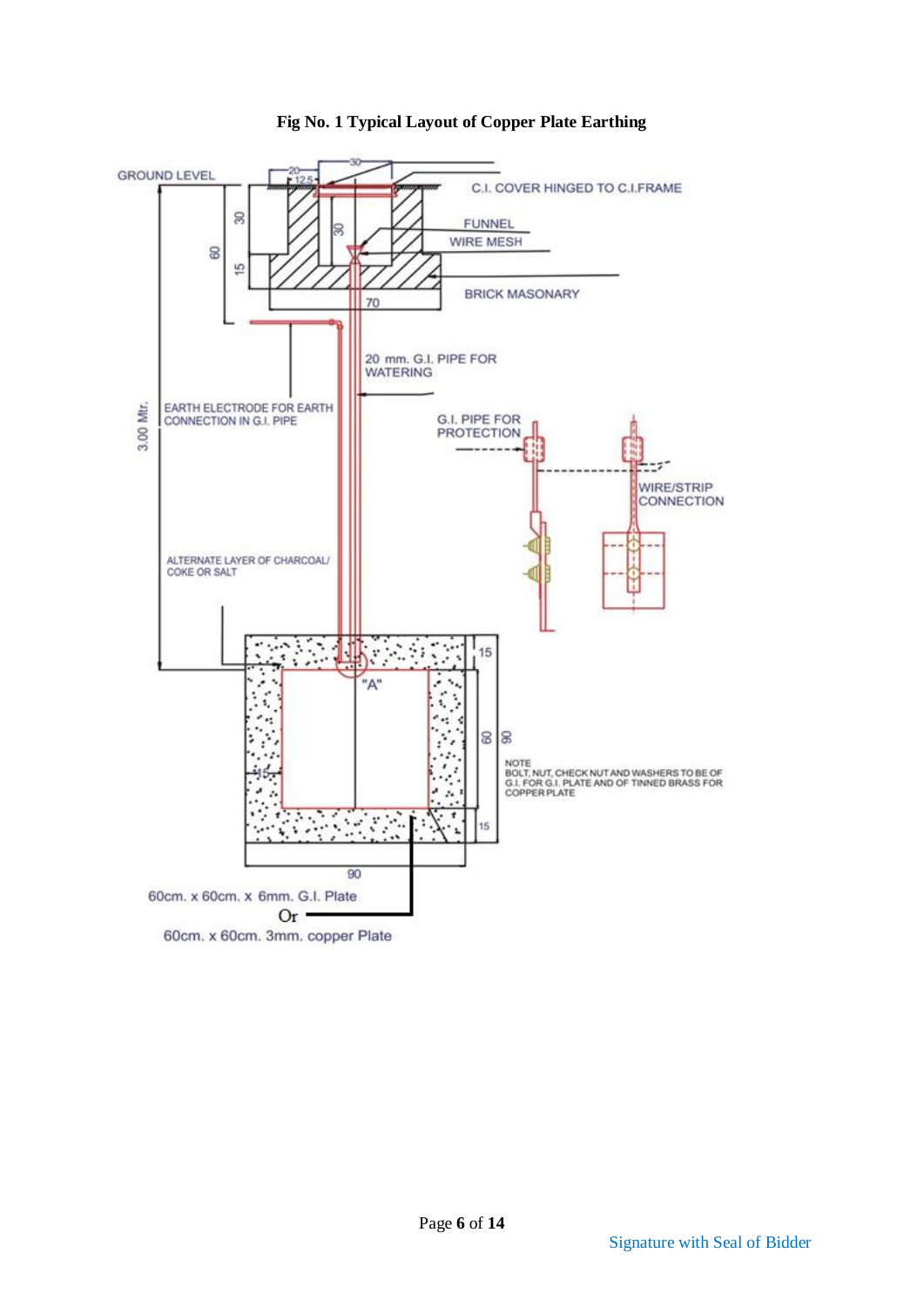#### **2.2. GENERAL INSTRUCTIONS**

2.2.1. Bidding documents are to be obtained electronically through websites: [https://iitgoa.ac.in/tenders/.](https://iitgoa.ac.in/tenders/)

2.2.2. This bid document shall be read in conjunction with GCC (General Conditions of Contract) laid down in the CPWD manual and the applicable specifications of CPWD, Electrical work Part-1 (internal) -2013 and Maintenance Manual 2019.

2.2.3. **The bidder shall visit and inspect the site and obtain all information on his own responsibility and at own cost, which may be necessary for the purpose of quoting and submitting the tender.** No excuse or ignorance as to site conditions and local information shall be accepted after awarding of the contract. Access to the site will be granted by the Engineer-in-charge on all working days within working hours.

2.2.4. Completion certificate issued by Competent Authority will only be considered as credential. If the Completion certificate issued by Competent Authority does not reflect the type of work, then Final bill / Schedule of Quantity of the qualifying works also to be attached along with the Completion certificates. Certificate from private organizations for whom such works have been executed shall also be accepted.

2.2.6. The bidding document (consisting of the schedule of quantities of various types of items to be executed, the set of terms and conditions of the contract and other documents / drawings, if any), Corrigendum, Corrigendum, if any shall be published only on these websites. The institute shall not be responsible for any delay / difficulties / inaccessibility of downloading facility for any reason whatsoever.

2.2.7. All costs, charges & expenses that may be incurred in connection with the preparation of the bid shall be borne by contracting firm and the Institute accepts no liability whatsoever thereon.

#### **2.2.9. Rates quoted by the bidders shall be inclusive of labour charges and GST (Goods and Services Tax - Central, State and Interstate) and all applicable taxes. Income Tax and all other statutory deductions like labour cess etc. will be deducted from the bill as per prevailing rules.**

2.2.10. Exemption to IIT Goa against any tax/ duty/ fee/ surcharge/ charge/ cost, if any, found applicable or sought later from IIT Goa after award shall be passed on to IIT Goa by the contractor without dispute.

2.2.11. IIT Goa reserves the right to reject any or all of the bids without assigning any reason.

2.2.12. Bid Validity: Bid shall remain valid for 180 days from the date of opening of financial bids.

2.2.13 Material should be deposited at site within 7 days of issue of work order. Materials required for satisfactory completion of work shall be of approved quality, make, grade etc. and confirming to the relevant Indian Standard Specifications (Latest revision) wherever applicable and as approved by the Engineer-in-charge. All material before erection should be shown to the engineer-in-charge for quality check and approval.

2.2.14 The work must be completed within 21 days starting from the  $7<sup>th</sup>$  day of date of issue of work order.

2.2.15 **A penalty of 0.05% per day (of work order amount) will be imposed for delay in depositing the material within the stipulated time as mentioned in Pt. 2.2.13. A penalty of 0.1% per day(of Work order amount) will be imposed for delay in completion of work within the stipulated time as mentioned in Pt. 2.2.14 subject to limit of 0.5% of the Work order value.**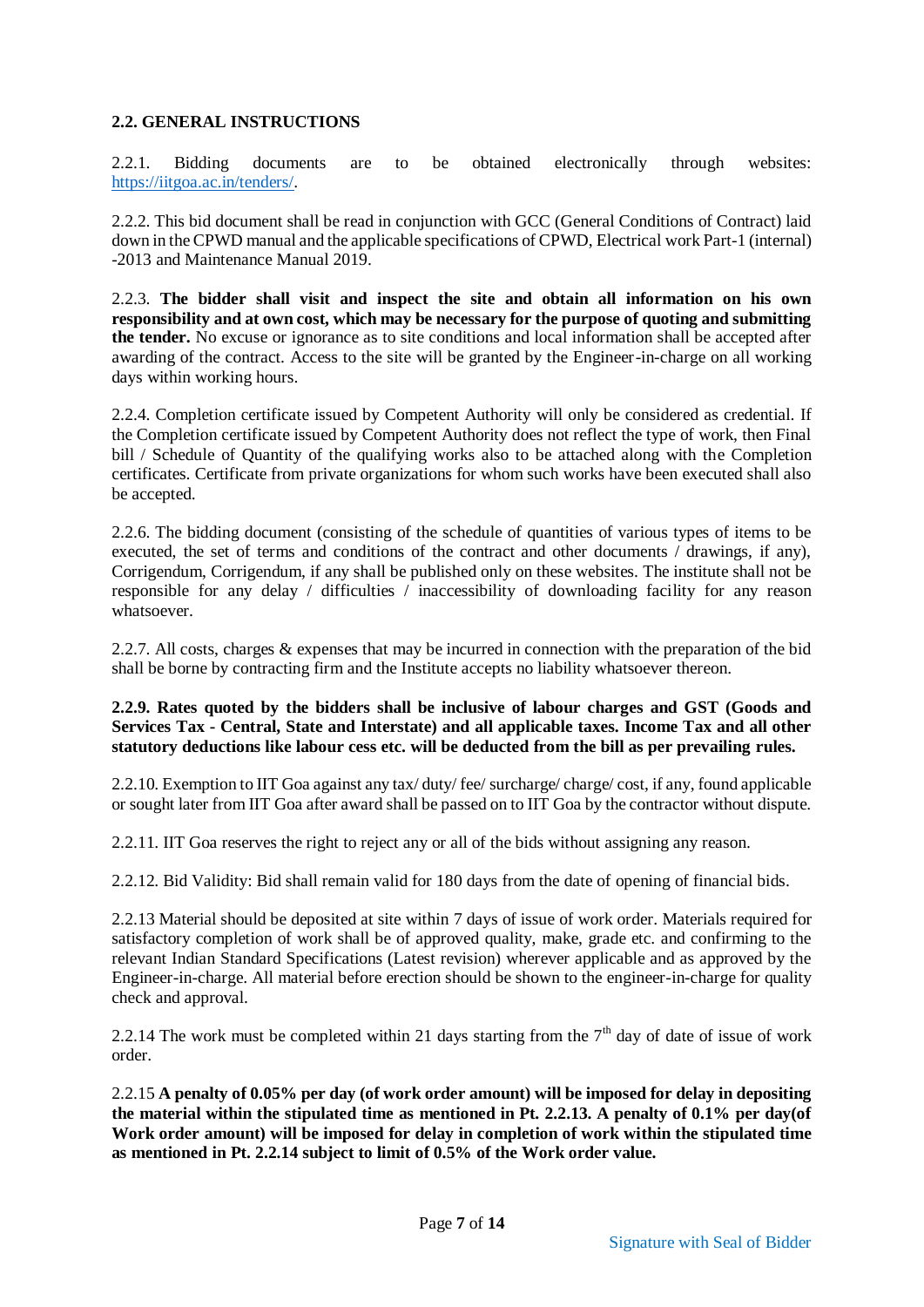2.2.16. Firm Price: Bidder's quoted Rates/Prices for executing the activities under the Contract shall remain firm till the completion of the period of AMC (i.e. One year from the date of issue of work order) & shall not attract any escalation under any circumstances whatsoever.

2.2.17. Payment shall be made after the completion of the work and on the basis of actual measurement carried out at site. Security deposit of 5% of the completed value shall be retained with IIT Goa for a period of one year of defect liability period. If any defect in the work is detected within one year of completion date due to bad workmanship or material supplied by the contractor, the same shall be made good by the contractor free of cost to IIT Goa. In case the contractor fails to rectify the defect promptly, the defect will be rectified and made good by IIT at the risk and cost of the contractor. The amount shall be recovered from the security deposit amount.

2.2.18. If any information furnished by the bidder is found as false / fabricated, then his bid will be rejected and treated as cancelled. Even if such manipulation is detected at any stage after signing of the contract, it would lead to termination of the contract and the contractor shall be liable towards prosecution. In such cases the bidder will be debarred from participation in future tendering process in IIT Goa for next 05 (Five) years.

#### **2.3. SUBMISSION OF TENDER**

2.3.1. The sealed tenders shall be received at the C&EMD Office, IIT Goa, Goa College of Engineering Campus, Farmagudi, Ponda Goa-403401 up to 15:00hrs,  $25<sup>th</sup>$  of May 2022 or as per Corrigendum otherwise.

2.3.2. Tenders received after the due date and time shall not be considered.

2.3.3. Tenders shall be submitted in a sealed Master envelope super scribed "External Electrical Works for Setting Up Labs In Prefabricated Cabins" with the NIT No. IIT GOA/C&EMD/2021/019 DTD. 25<sup>th</sup> of May 2022, containing three separate sealed covers, each clearly super scribed as "EMD and Tender Fees", "Technical Bid" and "Financial Bid" respectively, in the following manner:

2.3.4. Envelope-1 will consist of Demand Draft in the favour of IIT Goa of both EMD and Tender Fees.

2.3.5. Tender without submission of EMD would be summarily rejected.

2.3.6. Envelope-2 (Technical Bid) will consist of:

(i) Covering letter of the technical offer signed by firm's authorized signatory.

(ii) Documents establishing the identity and authenticity of the bidder/ bidding firm.

(iii) Self-certified copies of all the documents in support of eligibility of bidder ref. clause 1.3

(iv) Undertaking by the bidder as per Appendix-A

2.3.7. Envelope-3 (Financial Bid) will consist of the complete tender document, each page duly signed and stamped by the bidder as acceptance of the conditions and the Financial Bid all duly filled-in, signed by the bidder or his/her authorized signatory and stamped. The name of the person signing the bid documents with his designation in the firm/company must be clearly mentioned.

#### **2.4. EVALUATION OF BIDS AND AWARD OF WORK**

2.4.1. The Technical Bid of bidders will be opened on the specified date and time of opening at the C&EMD Office, IIT GOA, GEC Campus, Farmagudi, Ponda Goa in the presence of willing bidders or their authorized representatives.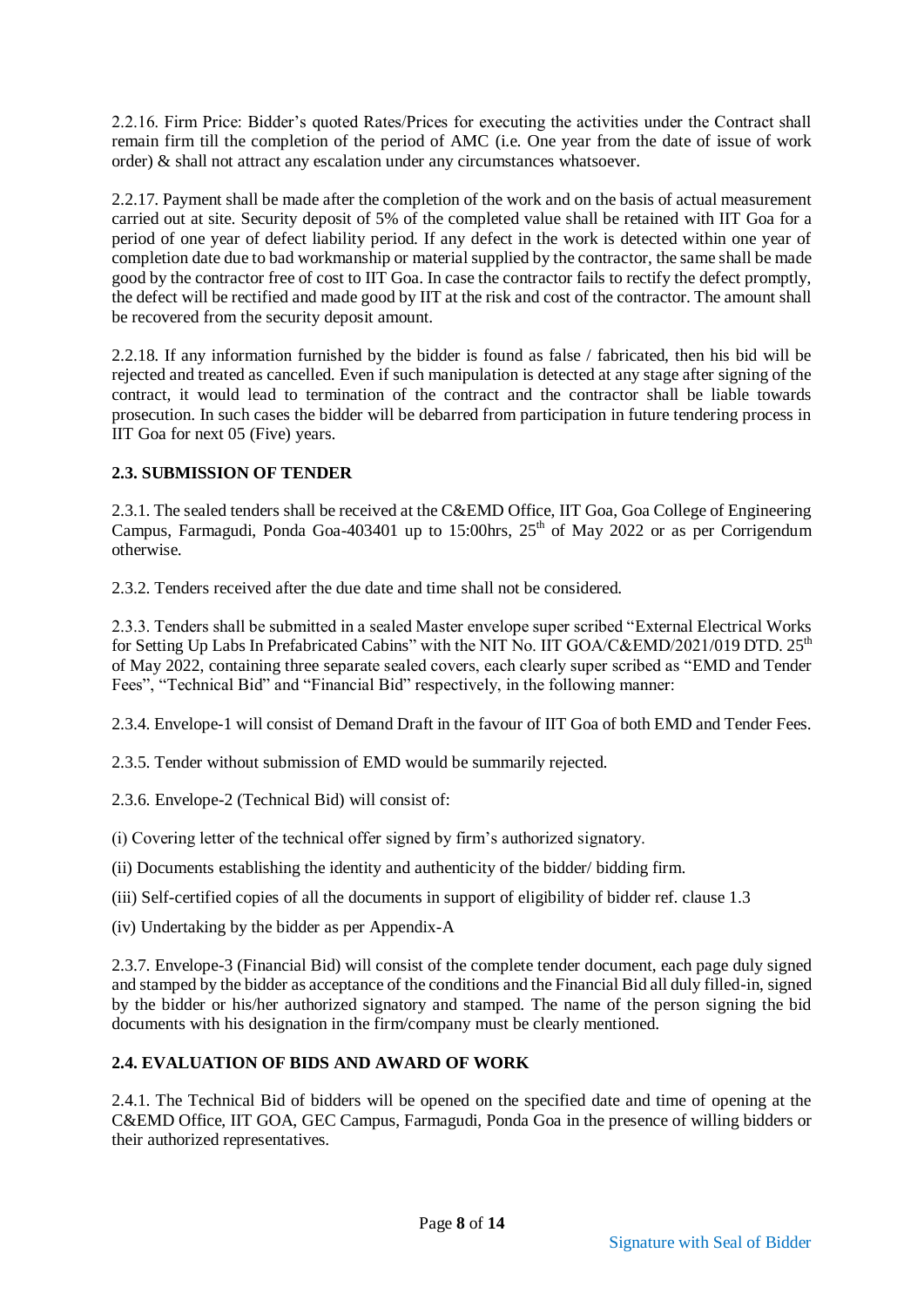2.4.2. Bids shall, first be checked for bid security declaration. Only those bids found to have duly submitted bid security declaration shall be considered for evaluation.

2.4.3. Date, time and place of opening of Financial Bid will be informed after evaluation of the Technical Bid to the Technically Qualified Bidders only.

2.4.4. Evaluation of Technical Bid: The bids received will then be scrutinized on the basis of eligibility criteria mentioned at para 1.3 of Notice Inviting Tender. Bids found not meeting the eligibility criteria shall be considered non-responsive and shall be rejected summarily.

2.4.5. IIT Goa retains the right to revert back to individual bidders with further clarifications / queries on the Technical Bid. The bidder has to respond to the queries within the specified time mentioned in the covering letter failing which they may be considered as non-responsive and shall be rejected.

2.4.6. **Evaluation of Financial Bids:** The Financial Bid should contain the complete bid signed by the authorized representative of the firm and the financial bid duly filled in Indian rupees. Financial Bids opened as above will be checked for arithmetical errors. The work will be finalized on lowest quotation basis.

#### 2.4.7. **The lowest bidder shall be issued work order for carrying out the External Electrical Works for Setting Up Labs In Prefabricated Cabins, and such bidder is required to furnish a Performance Guarantee within seven working days from the date of issue of work order**.

2.4.8. Agreement (Contract) consisting of complete tender document including conditions, bill of quantities, technical proposal and specialized services, drawings, if any, and acceptance thereof together with any correspondence leading thereto, shall be drawn and signed with the awardee after issue of Work Order

2.4.9. Conditional tender will not be accepted.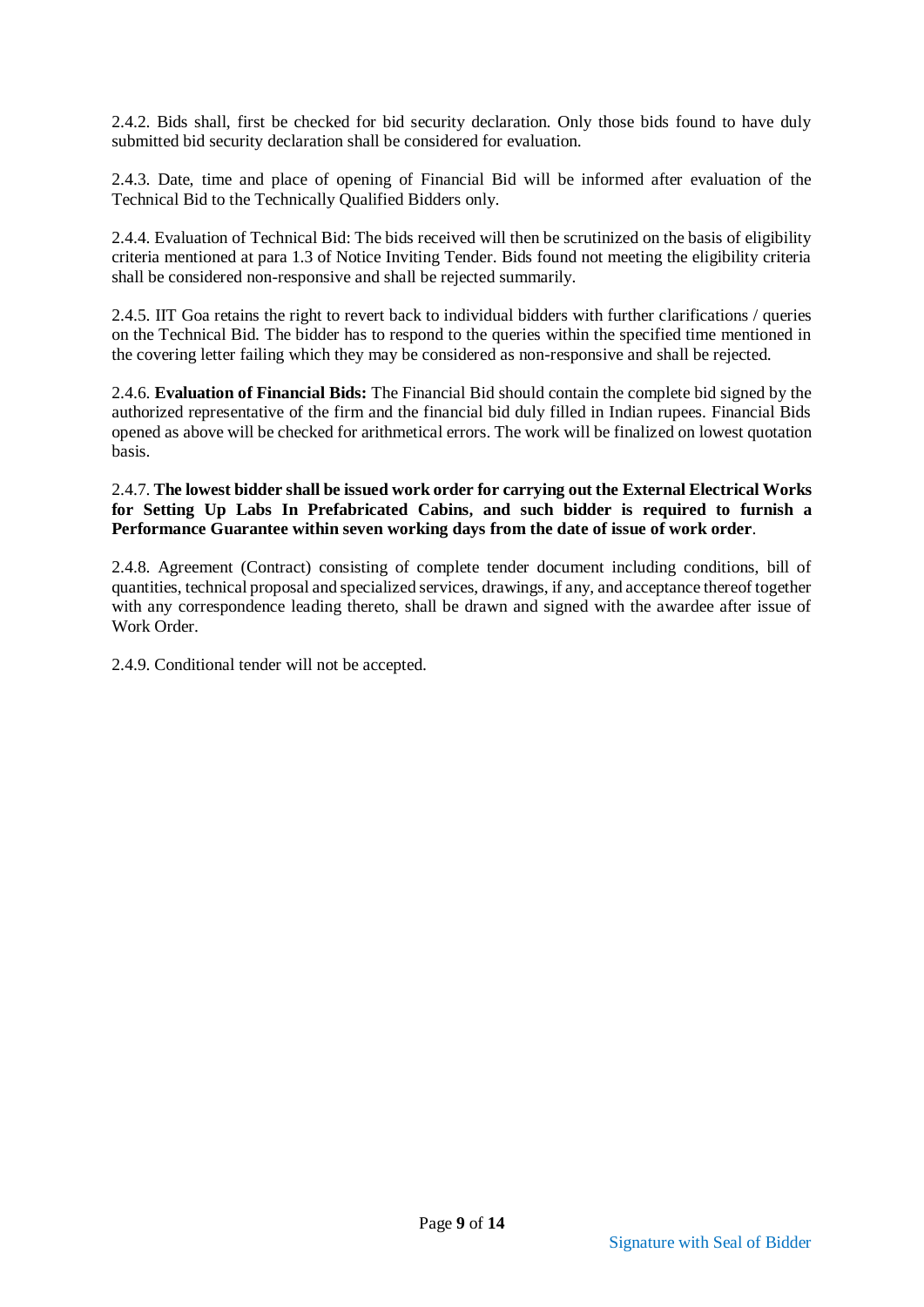### **PART B (FINANCIAL BID)**

| <b>Sr</b>      |                                                         |              |              |      |               |
|----------------|---------------------------------------------------------|--------------|--------------|------|---------------|
| No.            | Particular<br>Providing and fixing following rating and | <b>Units</b> | Qty          | Rate | <b>Amount</b> |
|                | breaking capacity and pole MCCB with                    |              |              |      |               |
|                | thermomagnetic release and terminal spreaders           |              |              |      |               |
|                | in existing cubicle panel board including drilling      |              |              |      |               |
|                | holes in cubicle panel, making connections, etc.        |              |              |      |               |
| 1              | as required.                                            |              |              |      |               |
| 1.1            | 100 A, 30KA, FPMCCB                                     | Each         | $\mathbf{1}$ |      |               |
| $\overline{2}$ | DP sheet steel MCCB enclosure                           | Each         | $\mathbf{1}$ |      |               |
|                | Supply of 3 1/2 core armoured PVC/XLPE                  |              |              |      |               |
|                | insulated, PVC sheathed aluminium conductor             |              |              |      |               |
|                | cable of 1.1 KV grade with ISI mark conforming          |              |              |      |               |
|                | to IS:1554(Part I), IS:7098(Part I) with latest         |              |              |      |               |
| 3              | amendments of following size.                           |              |              |      |               |
| 3.1            | 3 1/2 Core 35 sq.mm                                     | R.M          | 150          |      |               |
|                | Laying of one number PVC insulated and PVC              |              |              |      |               |
|                | sheathed/XLPE power cable of 1.1 KV grade of            |              |              |      |               |
|                | size 35 sq.mm direct in ground including                |              |              |      |               |
|                | excavation in the form of a trench as per Cable         |              |              |      |               |
|                | Trench Drawing provided by the Engineer-                |              |              |      |               |
|                | Incharge, sand cushioning with screened sand            |              |              |      |               |
|                | bed of 20mm thick, protective covering with             |              |              |      |               |
|                | bricks placed breadth-wise on top of cable all          |              |              |      |               |
|                | over the run( the brick protection shall cover the      |              |              |      |               |
|                | cable and project atleast 5 cms over the sides of       |              |              |      |               |
|                | the cable)and backfilling the excavated earth           |              |              |      |               |
|                | without stones or hard material and making the          |              |              |      |               |
|                | surface proper with 15 cm crown on the top              |              |              |      |               |
| $\overline{4}$ | complete as required.                                   |              |              |      |               |
| 4.1            | In rocky strata                                         | R.M          | 150          |      |               |
|                | Supply of 4 core unarmoured PVC/XLPE                    |              |              |      |               |
|                | insulated, PVC sheathed aluminium conductor             |              |              |      |               |
|                | cable of 1.1 KV grade with ISI mark conforming          |              |              |      |               |
| 5              | to IS:1554(Part I) , IS:7098(Part I) with latest        |              |              |      |               |
| 5.1            | amendments of following size.<br>4 Core 16 sq.mm        | R.M          | 50           |      |               |
|                | Laying and fixing of one number PVC insulated           |              |              |      |               |
|                | and PVC sheathed / XLPE power cable of 1.1              |              |              |      |               |
|                | KV grade of following size on wall surface as           |              |              |      |               |
| 6              | required.                                               |              |              |      |               |
|                | 16 sq. mm (clamped with 1mm thick saddle                |              |              |      |               |
| 6.1            | spaced at a distance of 300 mm)                         | R.M          | 20           |      |               |
|                | Laying of one number PVC insulated and PVC              |              |              |      |               |
|                | sheathed/XLPE power cable of 1.1 KV grade of            |              |              |      |               |
|                | size16 sq.mm direct in ground including                 |              |              |      |               |
|                | excavation in the form of a trench as per Cable         |              |              |      |               |
| 7              | Trench Drawing provided by the Engineer-                |              |              |      |               |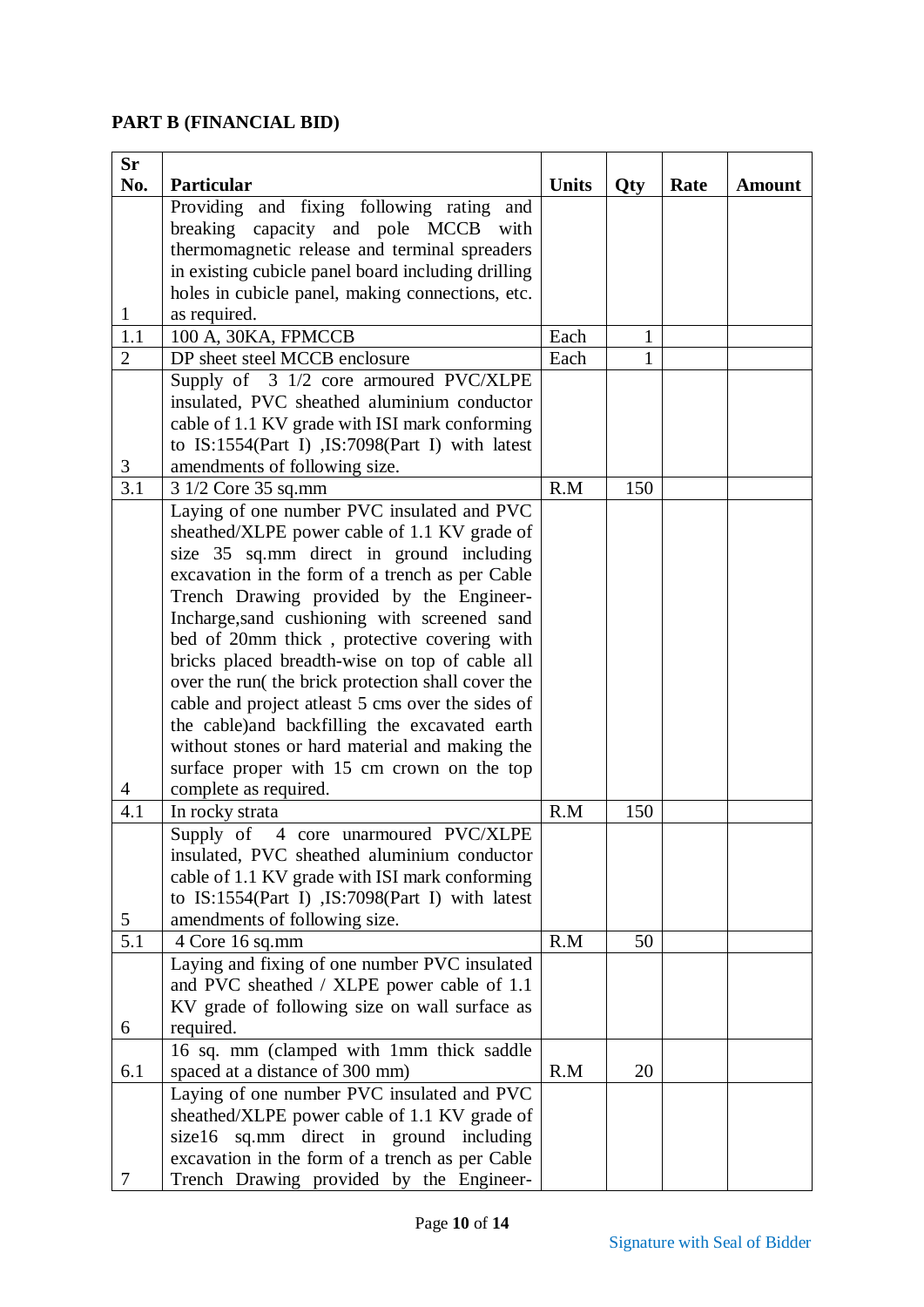|              | Incharge, sand cushioning with screened sand       |      |                |  |  |
|--------------|----------------------------------------------------|------|----------------|--|--|
|              | bed of 20mm thick, protective covering with        |      |                |  |  |
|              | bricks placed breadth-wise on top of cable all     |      |                |  |  |
|              | over the run( the brick protection shall cover the |      |                |  |  |
|              | cable and project atleast 5 cms over the sides of  |      |                |  |  |
|              | the cable) and backfilling the excavated earth     |      |                |  |  |
|              | without stones or hard material and making the     |      |                |  |  |
|              | surface proper with 15 cm crown on the top         |      |                |  |  |
|              | complete as required.                              |      |                |  |  |
| 7.1          | (b) In rocky strata                                | R.M  | 30             |  |  |
|              | Supplying and making end termination with          |      |                |  |  |
|              | brass compression gland and aluminium lugs for     |      |                |  |  |
|              | following size of PVC insulated and PVC            |      |                |  |  |
|              | sheathed / XLPE aluminium conductor cable of       |      |                |  |  |
|              |                                                    |      |                |  |  |
| 8            | 1.1 KV grade as required.                          |      |                |  |  |
| 8.1          | $3\frac{1}{2}$ X 35 sq. mm (32mm)                  | Each | $\overline{2}$ |  |  |
| 8.2          | 4 X 16 sq. mm (28mm)                               | Each | 4              |  |  |
|              | Supply, installation(including civil foundation),  |      |                |  |  |
|              | testing<br>commissioning,<br>and<br>οf             |      |                |  |  |
|              | compartmentalised floor/wall mounted outdoor       |      |                |  |  |
|              | type, double door, double roof, made out of        |      |                |  |  |
|              | minimum 2 mm thick CRCA sheet steel duly           |      |                |  |  |
|              | phosphatised and powder coated painting            |      |                |  |  |
|              | suitable for three phase 415 V, 50 Hz system, of   |      |                |  |  |
|              | suitable size and depth with 300 Amps TPN          |      |                |  |  |
|              | bus bar with interconnection,<br>aluminium         |      |                |  |  |
|              | and outgoing connection,<br>incoming<br>IP55       |      |                |  |  |
|              | minimum and providing SFU/SDF along with           |      |                |  |  |
|              | fuses as follows: a) Incomer: One number of 100    |      |                |  |  |
|              | Amps capacity with analog ammeter and volt         |      |                |  |  |
|              | meter of size 100 mm of suitable range. b)         |      |                |  |  |
|              | Outgoing: Three numbers each of 63 Amps            |      |                |  |  |
|              | capacity. c) One bus bar chamber and two Cable     |      |                |  |  |
|              | alley. with all necessary material/accessories     |      |                |  |  |
|              | including foundation etc. Note: The panel          |      |                |  |  |
|              | supplied by the bidder must conform to IS 8623     |      |                |  |  |
|              | (Part 1): 1993/IEC 60439-1 (1985) and IS 8623      |      |                |  |  |
| 9            | (Part 2):1993/IEC 60439-2 (1987)                   | Each | 1              |  |  |
|              | Earthing (including soft soil 3 cubic metre) with  |      |                |  |  |
|              | copper earth plate 600 mm X 600 mm X 3 mm          |      |                |  |  |
|              | thick (10.5 kgs) including accessories, and        |      |                |  |  |
|              | providing masonry enclosure with cover plate       |      |                |  |  |
|              | having locking arrangement and watering pipe of    |      |                |  |  |
|              | 20 mm dia, 2.7 metre long along with funnel,       |      |                |  |  |
|              | medium class etc. with charcoal/coke (100 kgs)     |      |                |  |  |
|              | and salt (5 kgs) as required. Pit Dimensions       |      |                |  |  |
|              | [Length x Breath x Height] 1,000 mm x 1,000        |      |                |  |  |
| 10           | mm x 3,700 mm as per CPWD specifications           | Each | $\overline{2}$ |  |  |
| <b>Total</b> |                                                    |      |                |  |  |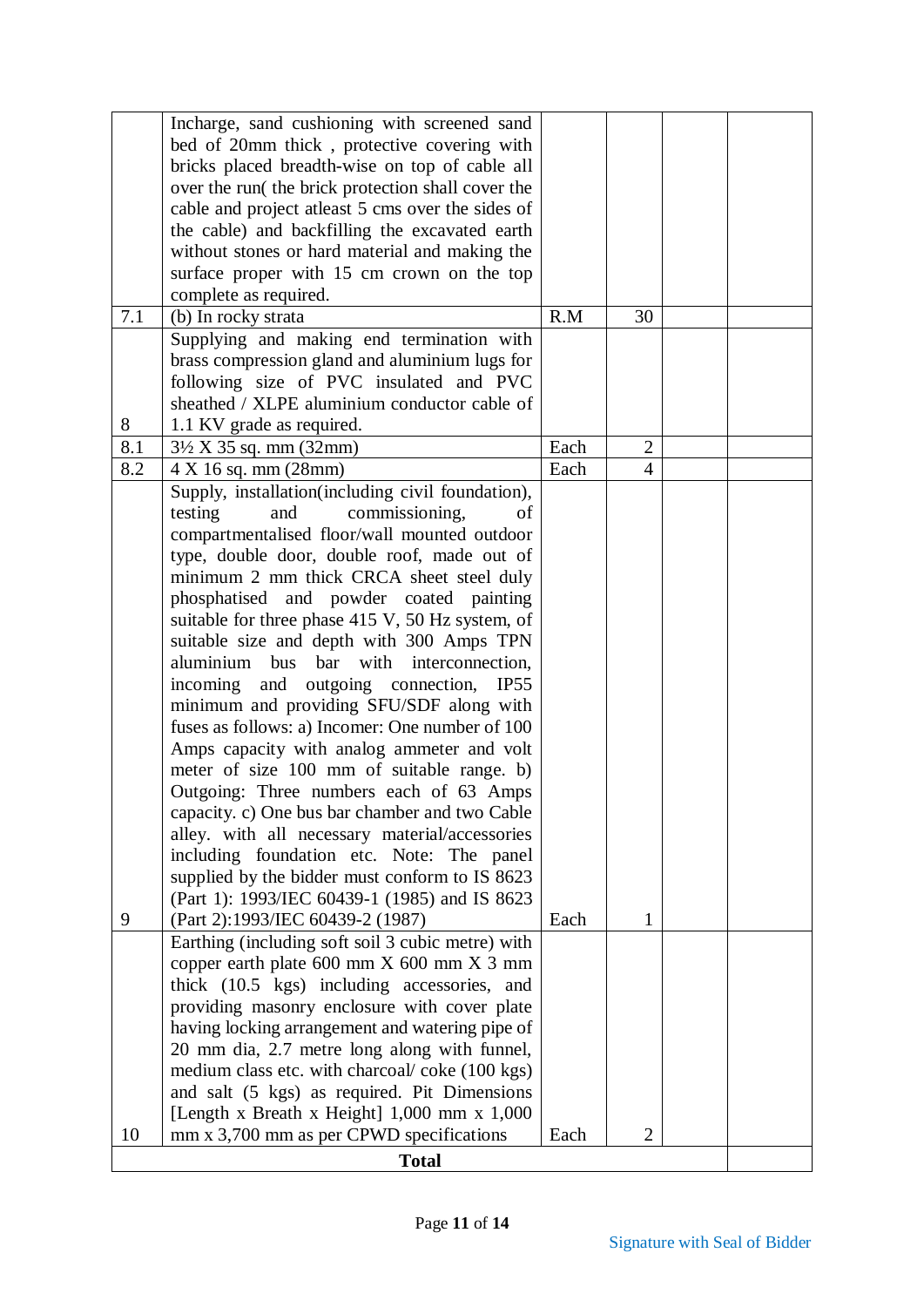## **Appendix- 'A'**

*(To be printed in letter head)*

## **CERTIFICATE**

I hereby certify that the above firm (name & address of the firm) neither blacklisted / debarred byany Central/State Government/Public Undertaking/Institute nor is any criminal case registered / pending against the firm or its owner / partners anywhere in India.

I also certify that the above information is true and correct in every respect and in case, at a later date, it is found that any details provided above are incorrect, the tender/ contract given to the firm may be summarily terminated and the firm may be blacklisted.

Signature with Date:

Name:

Designation:

Official Seal: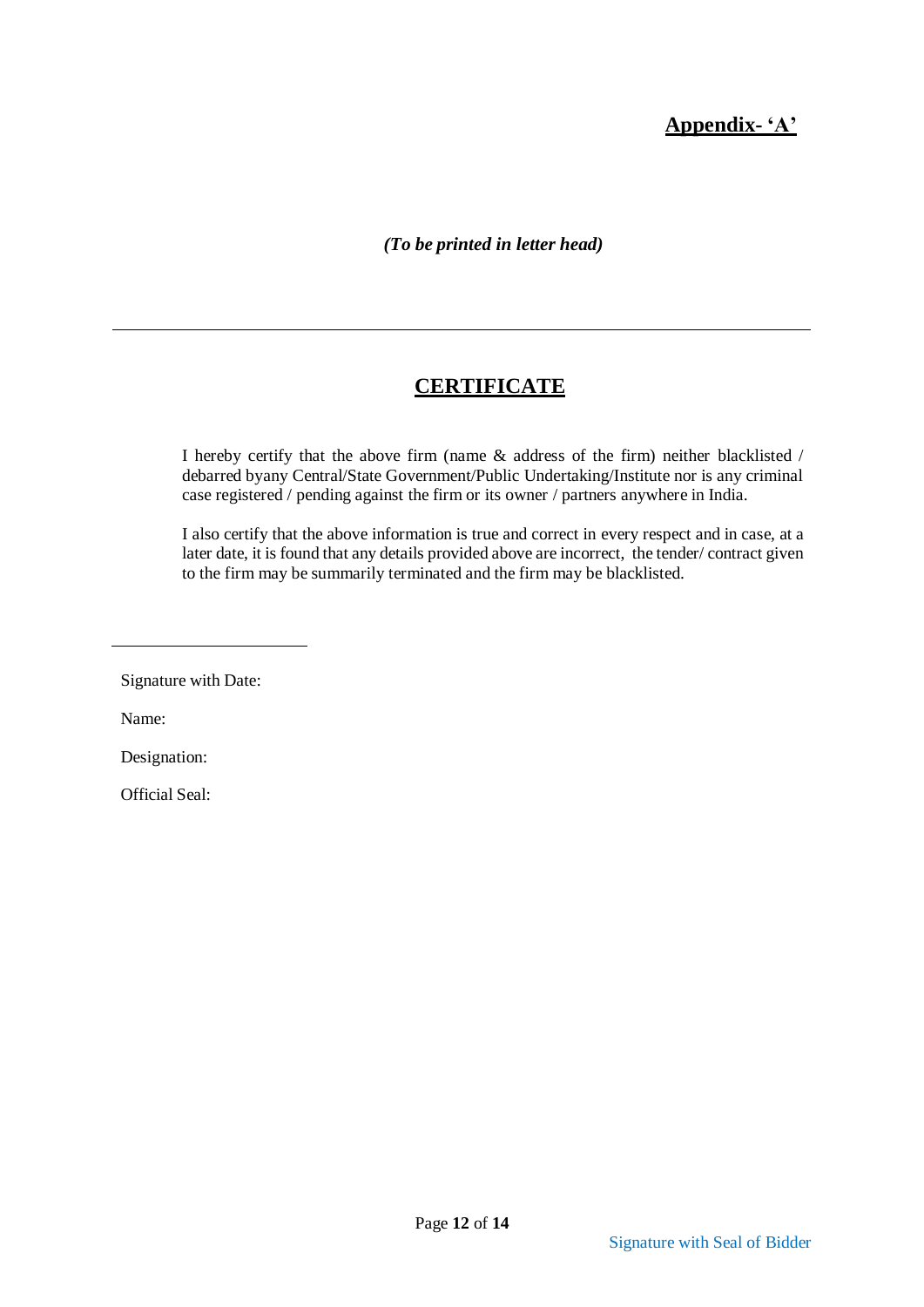## **Appendix – 'B'**

### *(To be printed in letter head)*

#### **General Business Information**

- 1. Business name:
- 2. Head office address:
- 3. Phone number:
- 4. Email address:
- 5. Company status:
- 6. Contact details of person in-charge (His/Her name, phone, email address):

#### **Business Information**

- 1. Date of Incorporation:
- 2. Main product/services:

Signature with Date:

Name:

Designation:

Official Seal: